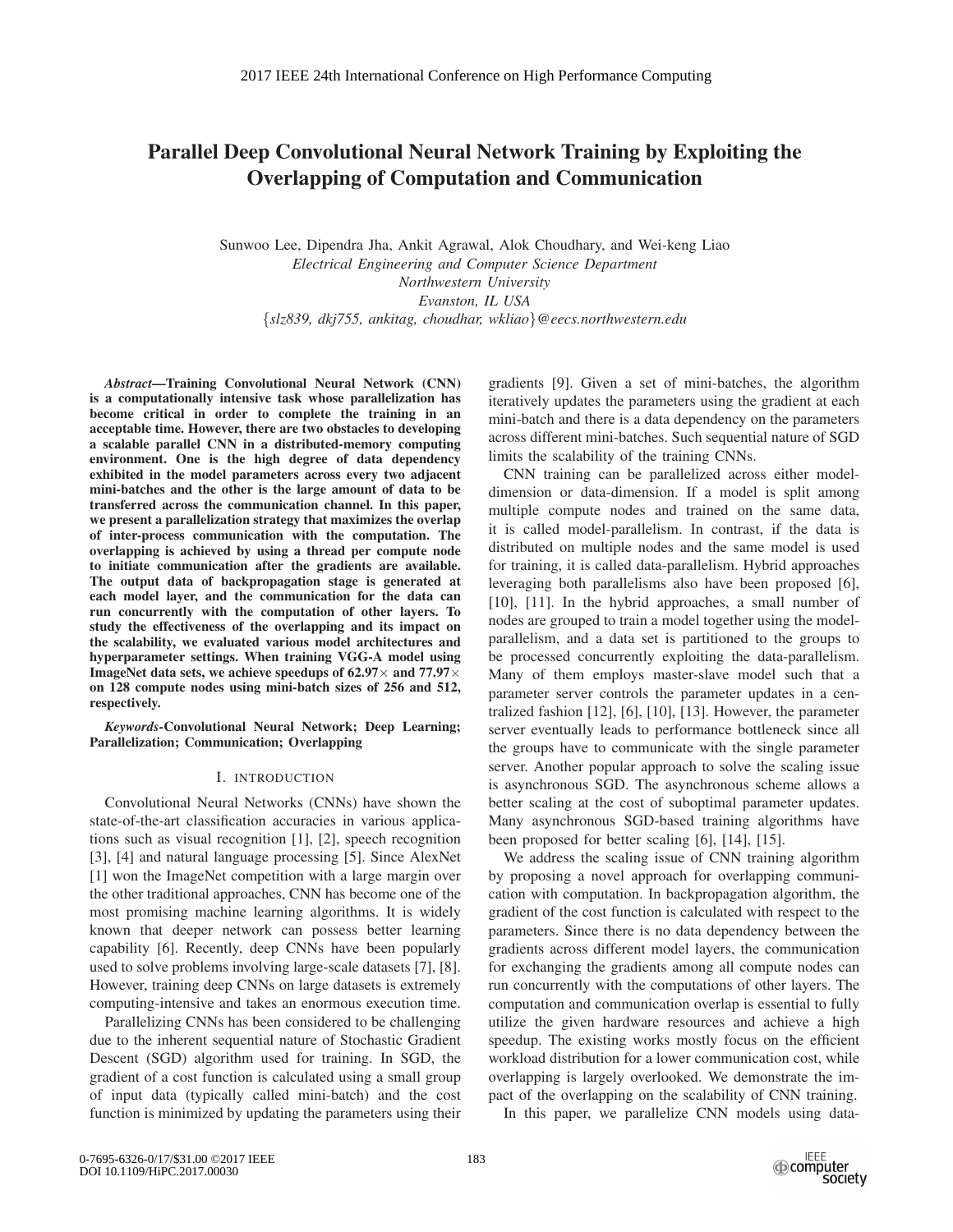

Figure 1: Structure of a CNN. A model consists of convolution layers, pooling layers and fully-connected layers.

parallelism. The models are trained using synchronous SGD such that the result from parallel training is exactly same as the sequential training result. Our parallelization strategy is based on two key techniques to maximize the computation and communication overlap. First, we aggregate all the gradients of parameters into two large chunks and reduce them across all the nodes using asynchronous communications. Based on a data dependency analysis, we maximize the overlap by choosing the optimal size of each gradient chunk. Second, we replicate gradient calculation in a few fully-connected layers. Depending on model architecture, the replicated gradient calculation can significantly reduce the communication cost. It also allows to overlap the communication time with feed-forward time for the next mini-batch. When training VGG-A [7] model, we achieve up to  $62.97 \times$ and  $77.97\times$  speedups using 128 nodes with mini-batch sizes of 256 and 512, respectively. We also explore various model architectures and hyper-parameter settings to evaluate the proposed algorithm and the overlapping methods.

#### II. CONVOLUTIONAL NEURAL NETWORK

Convolutional Neural Network (CNN) is a type of artificial neural networ which contains convolution layers [16]. The convolution layers enable the model to exploit the spatially-local correlation in the input images by using the local connectivity pattern. The local connectivity pattern is called either a feature map or a filter.

A CNN model can contain three types of layers, convolution layer, pooling layer and fully-connected layer. Figure 1 illustrates the typical structure of a CNN model. Given the training images at the first layer, a few convolution layers are connected to the input layer. Each convolution layer can be followed by a pooling layer. Finally, a set of fully-connected layers is at the end of the model. Typically, the last layer uses softmax as the activation function, while all the other layers use Rectified Linear Unit (ReLU) [17]. Various activation functions such as *sigmoid* or tanh can be used depending on the applications. In Figure 1, the dotted lines indicate the local connections, while the solid lines present the full connections. The local connection is the connection pattern where a neuron takes inputs from a subset of neurons in

| <b>Algorithm 1 Mini-Batch SGD CNN Training Algorithm</b><br>$(M:$ the number of mini-batches, L: the number of layers |                                            |  |  |  |  |  |
|-----------------------------------------------------------------------------------------------------------------------|--------------------------------------------|--|--|--|--|--|
| 1: for each mini batch $m = 0, \dots M - 1$ do                                                                        |                                            |  |  |  |  |  |
| 2:                                                                                                                    | Initialize $\Delta W = 0$                  |  |  |  |  |  |
| 3:                                                                                                                    | Get the $m^{th}$ mini batch, $D^m$ .       |  |  |  |  |  |
| 4:                                                                                                                    | for each layer $l = 0, \ldots L - 1$ do    |  |  |  |  |  |
| 5:                                                                                                                    | Calculate activations $Al$ based on $Dm$ . |  |  |  |  |  |
| 6:                                                                                                                    | for each layer $l = L - 1, 0$ do           |  |  |  |  |  |
| 7:                                                                                                                    | Calculate errors $E^l$ .                   |  |  |  |  |  |
| 8:                                                                                                                    | Calculate weight gradients $\Delta W^l$ .  |  |  |  |  |  |
| 9:                                                                                                                    | for each layer $l = 0,  L - 1$ do          |  |  |  |  |  |
| 10:                                                                                                                   | Update parameters, $Wl$ and $Bl$ .         |  |  |  |  |  |

the previous layer. In contrast, the full connection is the case where a neuron receives inputs from all the neurons in the previous layer. Convolution layers have the local connections, whereas fully-connected layers have the full connections only.

## *A. Mini-Batch SGD CNN Training Algorithm*

A CNN model is trained using backpropagation algorithm[18]. The most popular optimization technique for the backpropagation is Stochastic Gradient Descent (SGD) [19]. In SGD, a model is trained on a small subset of the given dataset (known as mini-batch), which is typically on the order of 10  $\sim$  512 for visual recognition tasks.

The training consists of two stages, feed-forward and backpropagation. In feed-forward, the activations are calculated using the input images and propagated in a forward direction. In backpropagation, based on the activations at the last layer, the errors are calculated and propagated in a backward direction. The activations and errors are calculated using Equation 1 and 2.

$$
a_n^l = \sigma \left( \sum_{i=0}^{|W|-1} w_i^l a_{n+i}^{l-1} + b_n^l \right) \tag{1}
$$

$$
e_n^l = \sum_{i=0}^{|W|-1} w_i^{l+1} e_{n-i}^{l+1},\tag{2}
$$

where  $a_n^l$ ,  $b_n^l$ , and  $e_n^l$  are the  $n^{th}$  activation, bias, and error in layer *l* respectively,  $w_i^l$  is an weight on the  $i^{th}$  connection between layer l and layer  $l-1$ , |W| is the number of weights in a feature map, and  $\sigma$  is the activation function. Once the errors are computed, the gradients of all parameters are calculated by Equation 3.

$$
\Delta w_n^l = \sum_{i=0}^{|X| - |W|} e_i^l a_{n+i}^{l-1},\tag{3}
$$

where  $|X|$  is the number of neurons in the  $l - 1<sup>th</sup>$  layer. In the first layer,  $a_{n+i}^{l-1}$  is a pixel of the input image.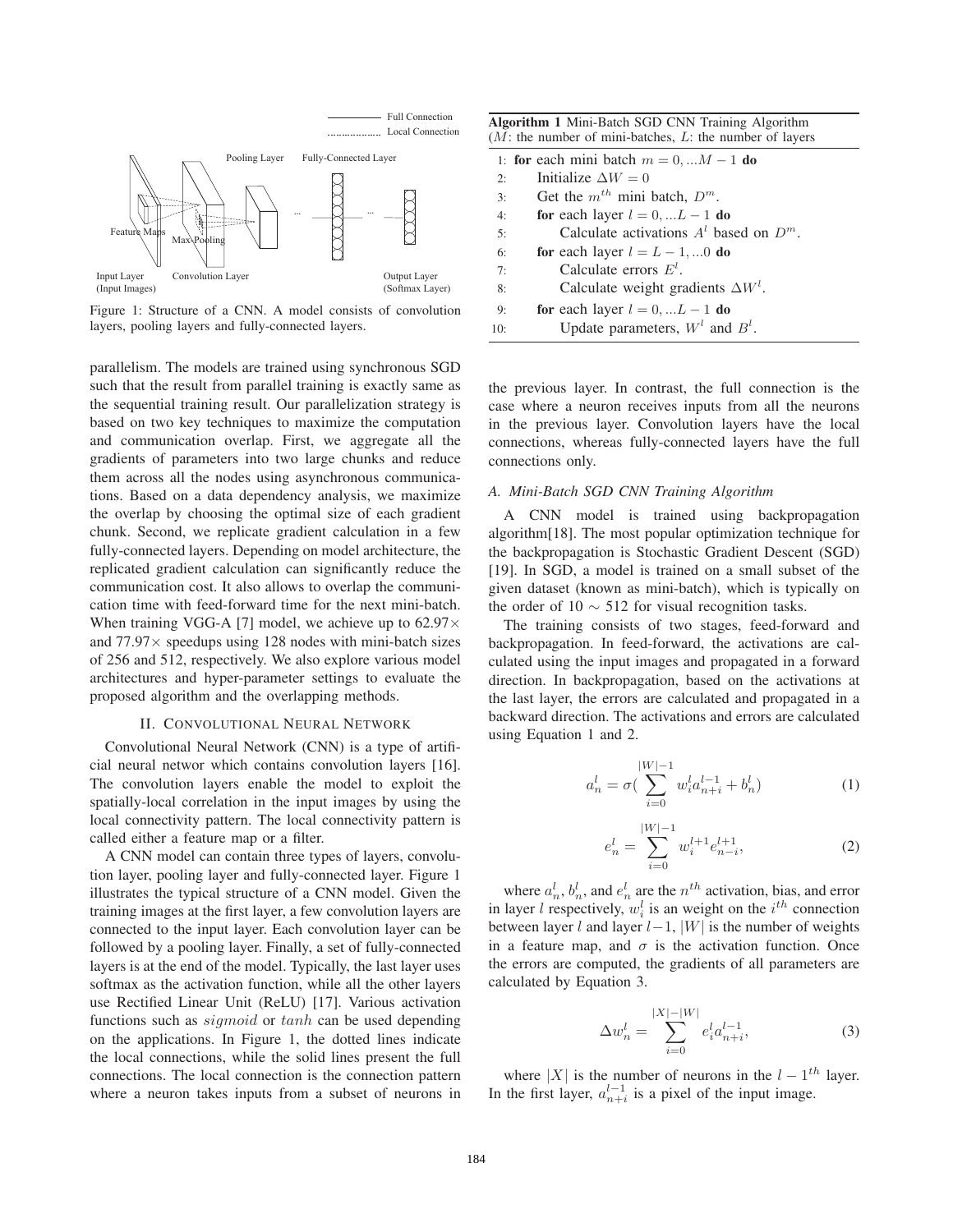**Algorithm 2** Data-Parallel CNN Training<br>( $M$ : number of mini batches  $N$ : size of mini batch  $I$ : number of layers, *ly number* of layers for the first gradient chunk

|          | ( <i>M.</i> number of mini-batches, <i>N.</i> size of mini-batch, <i>L.</i> number of layers, $\kappa$ . number of layers for the first gradient chunk,<br>$f$ : number of fully-connected layers that replicate the gradient calculation)      |  |  |  |  |  |  |
|----------|-------------------------------------------------------------------------------------------------------------------------------------------------------------------------------------------------------------------------------------------------|--|--|--|--|--|--|
|          | 1: Define $s \leftarrow$ the layer ID of the first fully-connected layer.                                                                                                                                                                       |  |  |  |  |  |  |
|          | 2: for each worker $p \in \{0, P-1\}$ parallel do                                                                                                                                                                                               |  |  |  |  |  |  |
| 3:       | for each mini batch $m = 0, \dots M - 1$ do                                                                                                                                                                                                     |  |  |  |  |  |  |
| 4:       | Get the sub-mini batch $D_p^m \leftarrow \frac{N}{p}$ images from $D^m$ , the $m^{th}$ mini batch.                                                                                                                                              |  |  |  |  |  |  |
| 5:       | Initialize the local gradient sum, $G_p^l = 0$                                                                                                                                                                                                  |  |  |  |  |  |  |
| 6:       | $\triangleright$ Feed-Forward<br>for each layer $l = 0, L - 1$ do                                                                                                                                                                               |  |  |  |  |  |  |
| 7:       | if $l \in \{s, , s+f\}$ and $m \neq 0$ then                                                                                                                                                                                                     |  |  |  |  |  |  |
| 8:<br>9: | <b>Wait</b> until communications for $A_p^{l-1}$ and $E_p^l$ , posted in iteration $m-1$ , are finished (line 12 and 25).<br>Calculate weight gradients $\Delta W_p^{[l:l+f]}$ for $D^m$ and update the corresponding weights $W_p^{[l:l+f]}$ . |  |  |  |  |  |  |
|          |                                                                                                                                                                                                                                                 |  |  |  |  |  |  |
| 10:      | Calculate activations $A_p^l$ using the given sub mini-batch $D_p^m$ .                                                                                                                                                                          |  |  |  |  |  |  |
| 11:      | if $l \in \{s-1, , s+f-1\}$ then                                                                                                                                                                                                                |  |  |  |  |  |  |
| 12:      | <b>Post</b> asynchronous communication: Allgather $A_p^l$ .                                                                                                                                                                                     |  |  |  |  |  |  |
| 13:      | $\triangleright$ Backpropagation<br>for each layer $l = L - 1, 0$ do                                                                                                                                                                            |  |  |  |  |  |  |
| 14:      | Calculate errors $E_p^l$ .                                                                                                                                                                                                                      |  |  |  |  |  |  |
| 15:      | if $l \notin \{s, , s+f\}$ then                                                                                                                                                                                                                 |  |  |  |  |  |  |
| 16:      | Calculate weight gradients $\Delta W_p^l$ for $D_p^m$                                                                                                                                                                                           |  |  |  |  |  |  |
| 17:      | Add the weight gradiets to the local gradient sum: $G_p^l + \Delta W_p^l$ .                                                                                                                                                                     |  |  |  |  |  |  |
| 18:      | if $l$ is equal to $k$ then                                                                                                                                                                                                                     |  |  |  |  |  |  |
| 19:      | <b>Post</b> asynchronous communication: Allreduce $G_p^{[L-k:L-1]}$ .                                                                                                                                                                           |  |  |  |  |  |  |
| 20:      | <b>Post</b> asynchronous communication: AllReduce $G_p^{[0:L-k-1]}$ .                                                                                                                                                                           |  |  |  |  |  |  |
| 21:      | <b>Wait</b> until the communication for $G_p^{[L-k:L-1]}$ is finished (line 19).                                                                                                                                                                |  |  |  |  |  |  |
| 22:      | for each layer $l = L - 1, 0$ do<br>$\triangleright$ Parameter Update                                                                                                                                                                           |  |  |  |  |  |  |
| 23:      | if l is equal to $L - k$ then                                                                                                                                                                                                                   |  |  |  |  |  |  |
| 24:      | <b>Wait</b> until the communication for $G_p^{\{0:L-k-1\}}$ is finished (line 20).                                                                                                                                                              |  |  |  |  |  |  |
| 25:      | for each layer $l = s, s + f$ do                                                                                                                                                                                                                |  |  |  |  |  |  |
| 26:      | <b>Post</b> asynchronous communication: Allgather $E_p^l$ .                                                                                                                                                                                     |  |  |  |  |  |  |
| 27:      | <b>if</b> $l \notin \{s, , s + f\}$ then                                                                                                                                                                                                        |  |  |  |  |  |  |
| 28:      | Update parameter, $W_p^l$ .                                                                                                                                                                                                                     |  |  |  |  |  |  |

Algorithm 1 presents the simplified version of the training algorithm. The input dataset is randomly partitioned to M mini-batches and the model is trained on mini-batches one after another. Each iteration of the outermost loop has a strong data dependency caused by the parameter update at line 10. The scalability of SGD-based training algorithm is limited by this data dependency.

We define a few notations to analyze the complexity of the algorithm:  $K$  is the largest number of neurons among all layers,  $L$  is the total number of layers,  $M$  is the number of mini-batches, and  $N$  is the size of each mini batch. The size of input feature maps and output feature maps cannot be larger than  $K$ . Thus, the complexity of processing each image at a layer is  $O(K^2)$ . Algorithm 1 trains L layers on MN images. Therefore, the complexity of the overall training is  $O(LMNK^2)$ .

# III. PARALLELIZATION STRATEGY FOR CNN

Algorithm 2 presents the data-parallel CNN training algorithm that leverages the computation and communica-

tion overlap. The algorithm updates the parameters synchronously and the result of training is exactly same as that of Algorithm 1. In the following sections, we will analyze the computation and communication patterns, as well as the data dependency of the parameters in Algorithm 2.

We define a set of notations to describe data structure:  $D<sub>o</sub>/D<sub>i</sub>$  (the depth of output/input feature maps),  $R<sub>o</sub>/R<sub>i</sub>$  (the number of rows of the output/input neurons),  $C_o/C_i$  (the number of columns of the output/input neurons),  $R_f/C_f$  (the number of filter rows/filter columns),  $K_b/K_c$  (the number of neurons in the bottom/current layers) and  $N$  (the number of images).

# *A. Computation Workload and Data Layout*

CNN has two types of computation-intensive layers, convolution layer and fully-connected layer. In convolution layers, we use  $im2col$  [20] to rearrange the input data so that the computation pattern is changed from convolution to matrix multiplication. In fully-connected layers, the computation pattern is also a matrix multiplication [21].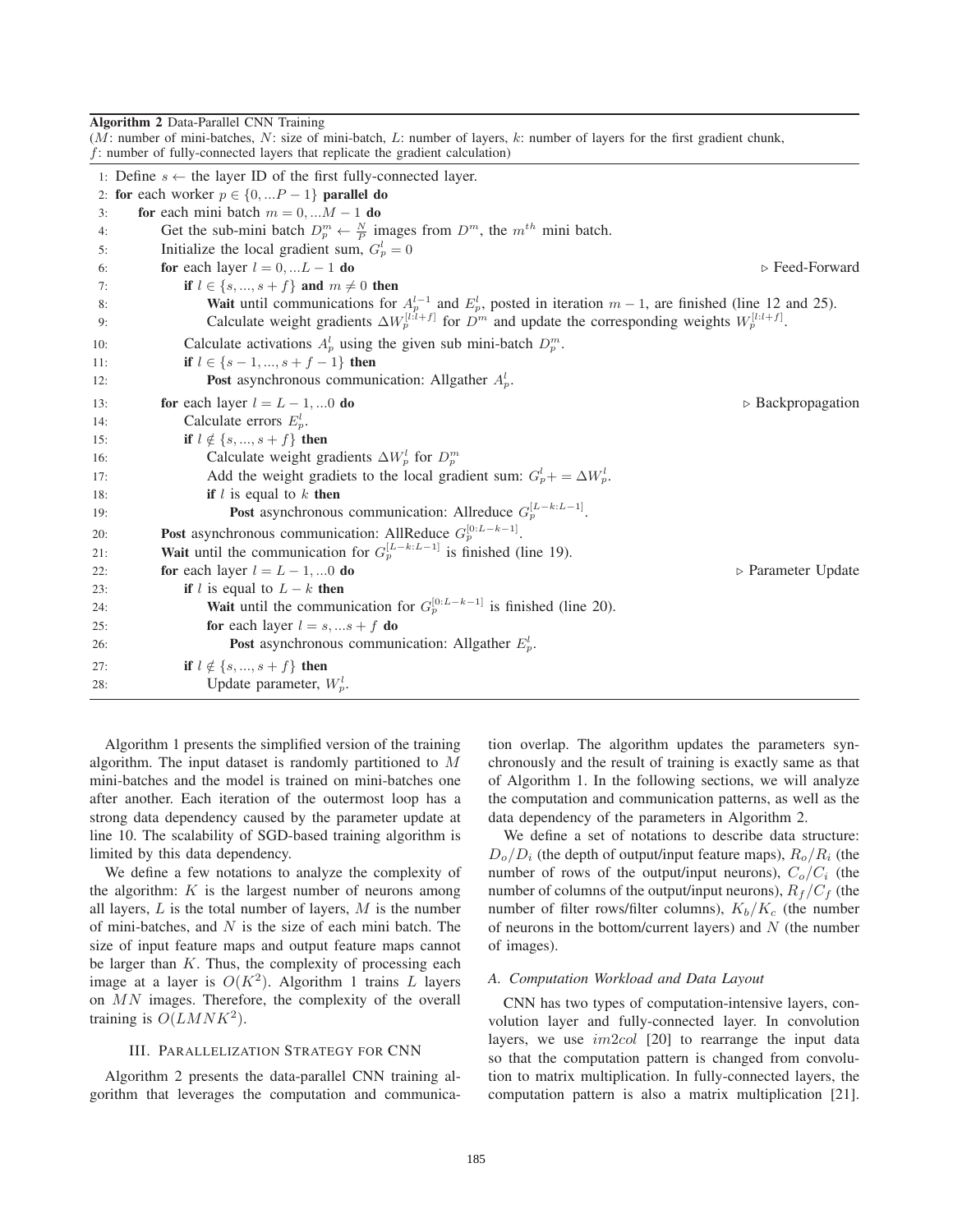

Figure 2: Computing activations using im2col at the first fullyconnected layer. N images are transformed to a single matrix and the weight matrix is multiplied by the transformed matrix. The result is the output activations.

Therefore, the overall computation workload is a set of data transformations and matrix multiplications. This unified computation pattern allows an efficient implementation in practice.

im2col and col2im are well-known data transformation utilities used in open source frameworks such as Caffe[21] or Torch[22]. Given an input data and a filter size, im2col rearranges filter-sized blocks of the input data into columns and concatenate them into a 2-dimensional matrix. The  $col2im$  transforms columns to blocks of the original data layout. We customize these functions to transform the input activations from multiple images into a single large matrix. Figure 2 illustrates the workload of the first convolution layer in feed-forward stage.

In feed-forward, the first convolution layer receives the input images that are stored in row-major order. Each minibatch of  $N$  images is organized into a matrix of size  $N \times D_i R_i C_i$ , which is then transformed by *im2col* into a  $D_iR_fC_f \times NR_oC_o$  matrix. Then, the matrix is multiplied by the weight matrix of  $D_0 \times D_i R_f R_c$  and added by the bias vector of  $D<sub>o</sub>$ . The output activation matrix of  $D<sub>o</sub> \times NR<sub>o</sub>C<sub>o</sub>$ is computed by Equation 4 and 5.

$$
C^{l-1} = im2col(A^{l-1})
$$
 (4)

$$
Al = \sigma(WlCl-1 + Bl),
$$
\n(5)

where  $\sigma$  is an activation function,  $A^l$  is the activation matrix calculated in layer  $l$ ,  $B$  is bias vector and  $C$  is the matrix generated by im2col. From the second convolution layer, the input from the previous layer is an activation matrix of size  $D_i \times NR_iC_i$ . We make *im2col* support both data layouts,  $N \times D_i R_i C_i$  and  $D_i \times NR_i C_i$ , so that it can be used in any convolution layers. In Algorithm 2, these computations are performed at line 10.

In backpropagation, a convolutional layer receives a  $D_i \times$  $NR_iC_i$  error matrix from the previous layer. Instead of transforming the error matrix using  $im2col$ , we multiply that by the weight matrix first and then transform the result into the output error matrix using  $col2im$ . This approach avoids an extra layout transformation of weight matrix [21]. Note that the error matrix  $E$  and activation matrix  $A$  have the same data layout.  $E$  is computed by Equation 6 and 7. In Algorithm 2, these computations are performed at line 14.

$$
C^l = W^{l+1} E^{l+1}
$$
 (6)

$$
E^l = col2im(C^l),\tag{7}
$$

In addition to the errors, the gradients of parameters are calculated in backpropagation. When calculating the gradients in layer l, the activation matrix of layer  $l - 1$  is transformed to a  $D_0R_fC_f \times NR_iC_i$  matrix using *im2col*. Then, the  $D_i \times NR_iC_i$  error matrix of layer l is multiplied by the new activation matrix. Due to the order of dimensions, the error matrix should be transposed. The result is  $D_i \times D_o R_f C_f$  gradient matrix of layer *l*. The computations are shown in Equation 4 and Equation 8, and they are performed at line 16 of Algorithm 2. The *im2col* performs the same transformations in feed-forward and backpropagation. Therefore, if memory space is sufficiently large, the  $im2col$ in backpropagation can be avoided by saving the matrix  $C^{l-1}$  calculated in the feed-forward stage.

$$
\Delta W^l = C^{l-1} E^l,\tag{8}
$$

The proposed computation using *im2col* and *col2im* is independent from both model architecture and mini-batch size. Any convolution layer can be trained with only 3 layout transformation and 3 matrix multiplications using Equation 4, 5, 6, 7, and 8.

For the fully-connected layers, the computations can be described by Equation 5, 7, and 8 if the matrix  $C$  is replaced with its original matrices  $A^{l-1}$ ,  $E^l$  and  $A^{l-1}$  repectively. Each fully-connected layer has a  $K_b \times K_c$  weight matrix. When multiplying this weight matrix by the input activation matrix, to make the memory accesses contiguous, all the activations from each image should be stored in a contiguous memory space. So, in the first fully-connected layer, we transform the input activation matrix into a  $N \times D_i R_i C_i$ matrix. Note that  $K_b$  is equal to  $D_i R_i C_i$  in fully-connected layers. In the backpropagation stage, to make the memory accesses contiguous when multiplying the weight matrix and the input error matrix, we transform the input errors into a  $D<sub>o</sub> \times NR<sub>o</sub>C<sub>o</sub>$  matrix in the first fully-connected layer.

# *B. Inter-Process Communications*

As our parallel CNN training algorithm adopts the dataparallelism, each mini-batch is partitioned among multiple computing nodes and an individual model is trained on the assigned subset of the mini-batch in each node. The gradients should be aggregated across all the nodes and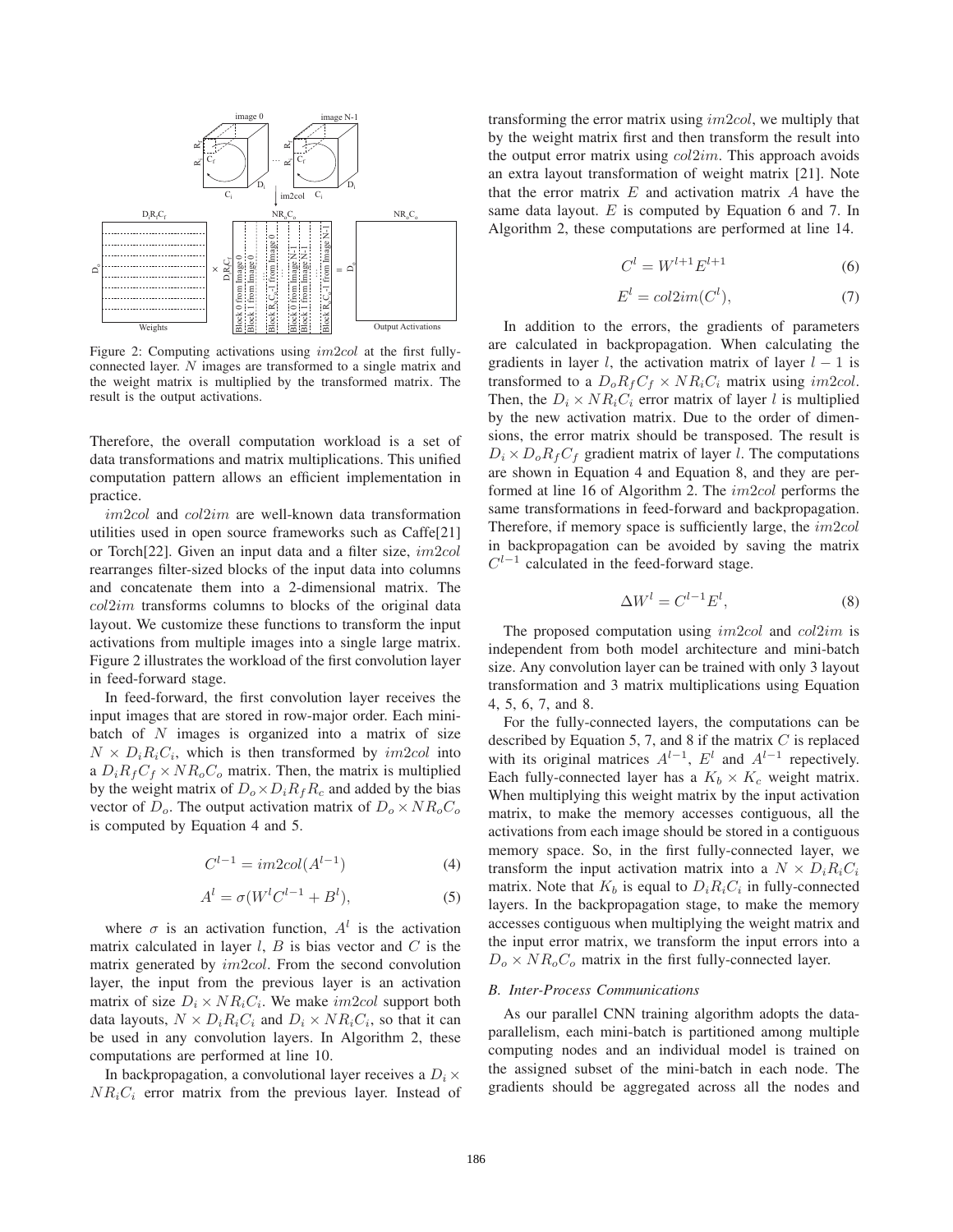averaged to update the weights and biases. The gradients from different images are summed up within each node first. Then, the gradient sums are aggregated across all the nodes. The number of weight gradients in each node, S*w*, is calculated by Equation 9.

$$
S_w = \sum_{i=0}^{L_c - 1} D_o^i D_i^i R_f^i C_f^i + \sum_{i=0}^{L_f - 1} K_b^i K_c^i, \tag{9}
$$

where  $L_c$  and  $L_f$  are the number of convolution layers and fully-connected layers. Likewise, the number of bias gradients in each node, S*b*, is calculated by Equation 10.

$$
S_b = \sum_{i=0}^{L_c - 1} D_o^i + \sum_{i=0}^{L_f - 1} K_c^i
$$
 (10)

The communication pattern in data-parallel training is defined such that each node has  $S_w + S_b$  gradient sums, and they are aggregated across all nodes by a reduction sum.

*1) Data Dependency:* In the feed-forward stage, the activations are propagated from the first layer to the last layer and data dependency exists between any two consecutive layers. Likewise, in backpropagation, the errors are propagated from the last layer to the first layer and data dependency exists between any two consecutive layers. The gradients are also calculated in backpropagation using the activations of the next layer and the errors of the current layer. Thus, the gradients are dependent on the activations and errors. In contrast, the gradients in different layers are independent of each other. Figure 3 illustrates the data dependencies in CNN. Each arrow in the figure indicates the data dependency.

The weights and biases of each layer should be updated before it reaches the layer in the feed-forward stage for the next mini-batch. Since the gradients in different layers are independent of each other, the parameter updates in different layers are also independent of each other. In other words, the parameters can be updated out-of-order across the layers. In the following section, we present our overlapping strategy based on these data dependencies.

# *C. Overlapping Computation and Communication*

Algorithm 2 has a few communications that aggregate the gradients across all nodes. They are overlapped with computation such that the communication time is hidden behind the computation time as much as possible. We first propose two methods to maximize the overlap, and then explain the communications in Algorithm 2 in detail.

*1) Overlap of Communication for Gradients and Computation:* To overlap communication with computation as much as possible, two factors should be taken into account: number of communications and data size for each communication. First, the number of communication should be minimized to reduce the overall communication cost.



Figure 3: Data dependency in CNN. The activations are propagated from left to right in feed-forward stage, and the errors are propagated from right to left in backpropagation stage. The gradients are computed using the activations and errors. Each arrow indicates the data dependency.

Each communication consists of two times,  $T_s$  and  $T_m$ , startup time and transfer time. Every communication has T*<sup>s</sup>* regardless of the data size. So, the overall communication time can be reduced by having less communications. Second, in order to maximize the overlap, the communications should aggregate as many gradients as possible before the backpropagation is finished. Since the last communication cannot be overlapped with the backpropagation, the data size for the last communication should be minimized.

Considering these two factors, we gather the entire gradients across all nodes with two communications. The first communication is started after the backpropagation at the first few layers is finished. Then, the second communication is started after the entire backpropagation is ended. This approach enables to overlap much of the communication time with computation time while the number of communications is considerably reduced. In the later sections, we will call the gradients for each communication gradient chunk.

Unfortunately, the optimal size of gradient chunks cannot be known in advance. The optimal data size varies depending on many factors such as computing power, network speed, and model architecture. We define a new hyper-parameter,  $k$ , the number of layers for the first communication. The value of  $k$  should be tuned heuristically such that the first communication is overlapped with the backpropagation as much as possible. We will study the impact of various  $k$ values on the scalability in section 5.

*2) Replicated Gradient Calculation in Fully-Connected Layers:* The convolution layers are computationally more expensive than the fully-connected layers. In majority of CNN models, a convolution layer has much more neurons than a fully-connected layer. In contrast, the fully-connected layers cause heavier communications than the convolution layers. The fully-connected layers have full connections while the convolution layers have local connections as explained in Section 2. Since each connection has the corresponding weight parameter, a fully-connected layer typically has more weights than a convolution layer. For example, VGG-A [7] model has three fully-connected layers and each of them has about 103 millions, 17 millions, and 4 millions of weights respectively whereas the convolution layers have 5 millions of weights in total. In data-parallelism, since the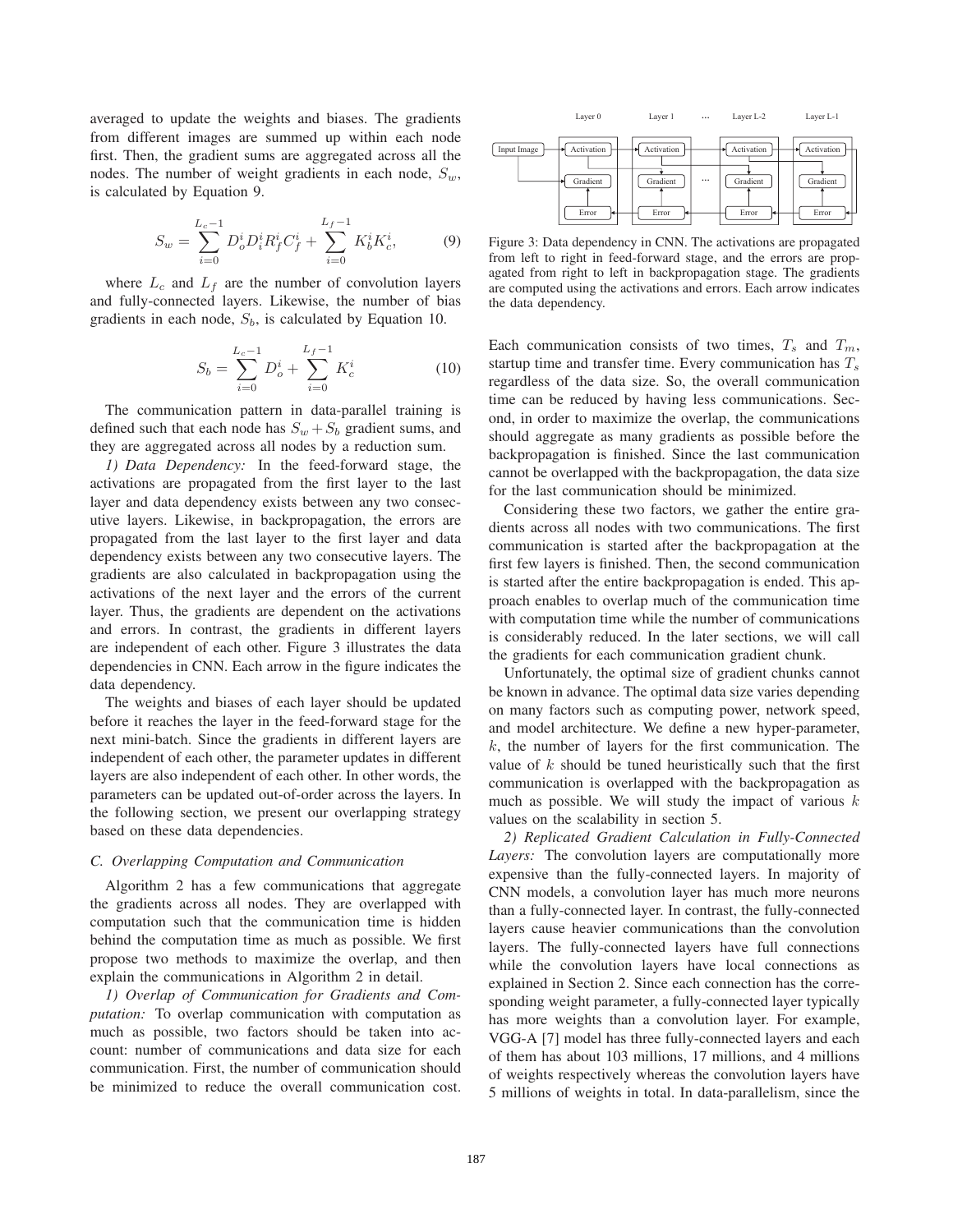

Figure 4: Time-flow chart with the maximized overlap. This figure illustrates the ideal case on which all communications are hidden behind the computation. In this case, a linear speedup can be expected.

gradient is calculated with respect to the parameters, the communication for such a huge number of gradients can be a performance bottleneck.

We replicate the gradient calculation in fully-connected layers to reduce the communication cost. First, the local activations and errors calculated using the assigned subset of mini-batch are gathered across all the nodes. The data size of the communication is  $(K_b^l + K_c^l)N$ . Then, the gradients for all images in the mini-batch are computed in every node. Note that if the gradients are calculated in parallel, the data size of the communication is  $K_b^l K_c^l$ . In modern CNNs, most likely,  $K_b^l K_c^l$  is much larger than  $(K_b^l + K_c^l)N$  in fully-connected layers. Thus, the communication cost can be dramatically reduced by replicating the gradient calculation. Since every node calculates the gradients for all the image, it takes a constant time regardless how many nodes it runs on. However, the computation time rather effectively overlaps the communication time for other gradients and does not adversely affect the scaling performance.

In VGG-A model, for example,  $K_b^l$  is 25,088 and  $K_c^l$ is 4,096 in the first fully-connected layer. Saying  $N$  is 256 which is the most popular mini-batch size in largescale visual recognition tasks, the values of  $K_b^l K_c^l$  and  $(K_b^l + K_c^l)N$  are 102,760,448 and 7,471,104. If the gradient calculation is replicated in the first fully-connected layer, assuming the data is 4-byte single-precision floating point numbers, the reduction of 392MB is replaced with the gathering of 28.5MB.

We define another hyper-parameter,  $f$ , the number of fully-connected layers that replicate the gradient calculation. Selecting the optimal value of  $f$  is also crucial to maximize the overlap. If the gradient calculation is replicated in all the fully-connected layers, the early backpropagation time does not overlap any communication time. Furthermore, the replicated computation can take so much time that the speedup is lowered. Thus, f should be heuristically tuned to allow both a large overlap and the reasonable amount of constant computation time. In Section 5, we demonstrate the

impact of various values of  $f$  on the scalability.

*3) Communications in data-parallel CNN:* Algorithm 2 has  $2f+2$  communications at each iteration. In feed-forward, f asynchronous communications are posted to gather the activations of the first  $f$  fully-connected layer across all nodes at line 12. In backpropagation, once the gradients of  $k$  layers are computed, they are summed across the local images first, and then an asynchronous communication is posted to aggregate the gradient sums across all the nodes at line 19. When the backpropagation is finished, another asynchronous communication is posted again to aggregate the last of the gradients of the model at line 20. Finally, f asynchronous communications are posted to gather the errors of the first  $f$  fully-connected layers across all nodes at line 26. Algorithm 2 has three blocking points: line 8, 21, and 24. Before updating parameters, it should wait until the corresponding gradients are gathered across all the nodes. Note that the parameter update for  $f$  fully-connected layers is delayed to the next mini-batch training.

Figure 4 presents an example time-flow chart of Algorithm 2.  $GatherA$  and  $GatherE$  are f communications for gathering activations and errors respectively. ReduceW0 and ReduceW1 are the reductions for gradient chunks. Ideally, if each communication time is shorter than the corresponding computation time, the entire communication can be hidden behind the computation. It is worth noting that the gradient computation and parameter update at the first f fully-connected layers are delayed to the next mini-batch training. It allows to overlap  $GatherE$  with the feed-forward computation for the next mini-batch.

#### *D. Complexity Analysis*

In Algorithm 2, each mini-batch is partitioned to  $P$  nodes at line 3. Thus, the complexity is reduced to  $O(\frac{LMNK^2}{P})$ . However, due to the replicated gradient calculations in  $f$ fully-connected layers at line 9, the amount of serial workload should be taken into account. We use two notations,  $C$  and  $F$ , the number of convolution layers and fullyconnected layers, respectively. The complexity of Algorithm 2 is  $O((\frac{C}{P} + F)MNK^2)$ .

#### IV. EVALUATION

The parallel CNN training algorithm described in this paper is implemented in C using Intel MKL library for computational kernels such as matrix multiplication. The data-parallelism is implemented using MPI for all the interprocess communications and non-kernel loops are parallelized using OpenMP. All experiments are performed on Cori Phase I, a Cray XC40 supercomputer at the National Energy Research Scientific Computing Center. Each compute node has two sockets and each socket contains a 16-core Intel Haswell processor at 2.3GHz. The system has Cray Aries high speed inteconnections with 'dragonfly' topology.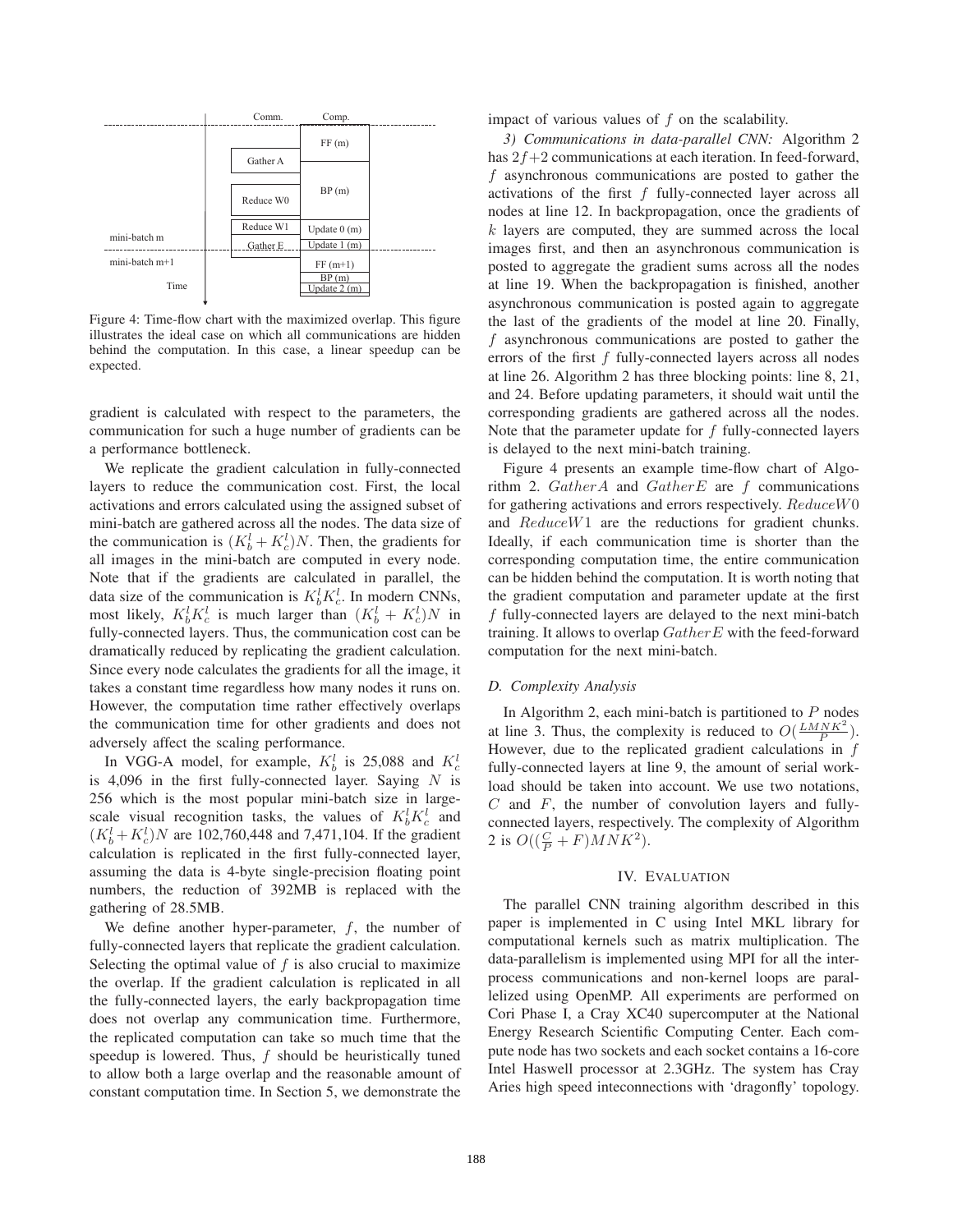

Figure 5: VGG-A training time on a single node: sequential performance (left) and multi-threaded (32 cores) performance (right). Caffe is an open-source framework and parallel CNN is our implementation. The experiments are performed with varying minibatch size.



Figure 6: VGG-A training time (left) and speedup (right) for a single mini-batch size of 256).  $k$  is set to 9 and  $f$  is set to 2. We compare our approach (parallel CNN) with the pure data-parallel training algorithm (DP). The speedup is calculated with respect to the number of nodes.

The most representative dataset for visual recognition tasks is ImageNet. It contains 1.2 million 3-channel (RGB) images of various sizes. The classification on this dataset is considered to be extremely challenging not only because the images are high-resolution real-world pictures, but also because the training on such a large dataset takes an enormous execution time. We use the preprocessed ImageNet dataset that has  $3 \times 224 \times 224$  pixels in each image.

We use VGG-A model [7], a deep CNN with 16 layers and 133 millions of parameters. Additionally, we built three variants of VGG-A, VGG-128, VGG-256, and VGG-512. These models have 128, 256, and 512 feature maps in convolution layers and contain 48 millions, 76 millions, and 140 millions of parameters respectively. Since the same workload is repeated across the mini-batches, we measure the execution time to process a single mini-batch 10 times and average the timings.

# *A. Single-Node Performance Study*

*1) Single-Node Performance Comparison with Caffe:* We compared the performance of our implementation with Caffe, a popular open-source framework for neural network training. We compiled the main branch source code [23] with MKL library. Figure 5 presents the single-threaded and multi-threaded performances with varying mini-batch size. We observe that our implementation delivers shorter execution time than Caffe for all the mini-batch sizes. First,



Figure 7: Timing breakdown for VGG-A training (mini-batch size of 256). Communication time is the accumulated time for all interprocess communications. Measurable communication time is a part of the communication time which is not overlapped with any computation time.

the performance gain of the single threaded training is achieved by the computation pattern described in section 3. We perform only 3 matrix multiplications and 3 layout transformations for each layer, while Caffe performs 3N matrix multiplications and 3N layout transformations. Given the same workload, less function calls improves the performance due to the reduced function call overhead. Second, in the multi-core training, we have approximately 10% of additional performance gain by parallelizing im2col and col2im. Our results demonstrate that the multi-node performance study following this section is based on the reasonable level of single-node performance.

# *B. Multi-Node Performance Study*

In this section, we present the scalability of our parallel CNN with various software settings and analyze the experimental results. All speedup charts are the strong-scaling results.

*1) End-to-End Training Time and Speedup:* We compare our parallelization strategy with the pure data-parallel training of CNN (DP). Three hyper-parameters are set in advance:  $N$  (mini-batch size) is set to 256,  $k$  (number of layers for the first gradient chunk) is set to 9, and  $f$  (number of layers that replicate gradient calculation) is set to 2. Figure 6 presents the training time and speedup. The speedups are calculated with respect to the number of nodes, based on the single-node performance presented in the previous section. We see that our parallel CNN shows a significantly improved speedup. We achieve a speedup of  $62.97\times$  on 128 nodes, while DP delivers upto  $19.92 \times$  speedup.

*2) Timing Breakdowns:* If a communication for the gradients is not finished before updating the corresponding parameters, the update is blocked until the communication is finished. We define this blocking time as measurable communication time. To evaluate the proposed overlapping strat-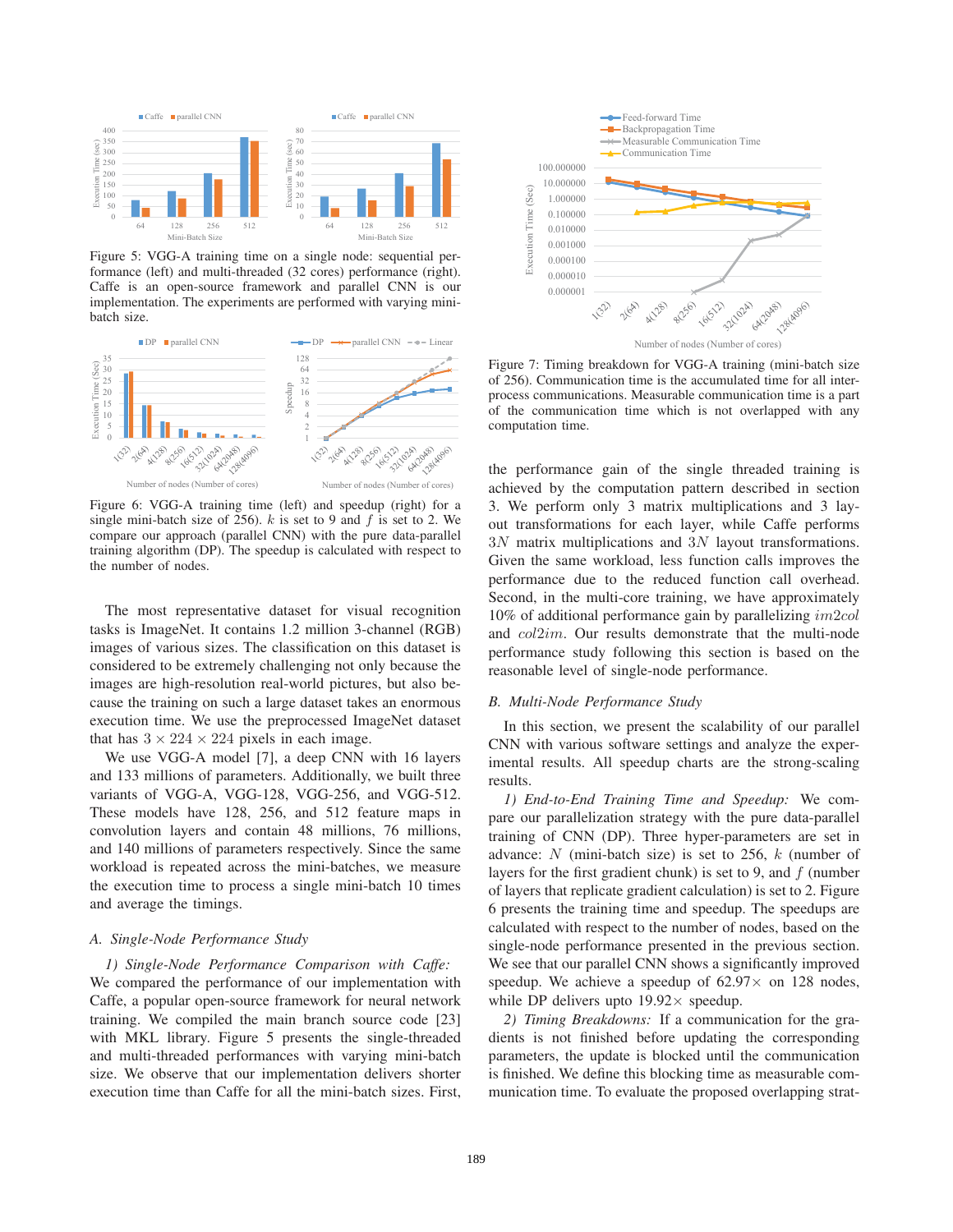

Figure 8: Overlapping ratio (left) and speedup (right) with varying mini-batch size.  $k$  is set to 9. and  $f$  is set to 2. The larger mini-batch size increases the computation workload and allows the higher overlapping ratio.



Figure 9: Overlapping ratio (left) and speedup (right) with varying number of parameters. VGG-128, VGG-256, and VGG-512 models are trained on a single mini-batch size of 256. Maximum speedups are  $54\times$ ,  $61\times$ , and  $80\times$  respectively.

egy, we compared the measurable communication time as well as the actual communication time. Figure 7 presents the timing breakdown (y-axis is in log scale) for training VGG-A on a single mini-batch. We see the clear gap between the communication time and the measurable communication time. This gap implies that our proposed methods make the communication overlapped with the computation effectively. The measurable communication time appears from 8 nodes since the computation time becomes so short that it does not hide the entire communication time.

# *C. Computation and Communication Overlapping*

We investigate the scalability of the proposed algorithm with various model architectures and hyper-parameter settings. There are four hyper-parameters that affect the performance: mini-batch size, number of parameters, number of layers for each gradient chunk, and number of fullyconnected layers that replicate the gradient calculation. With various settings of these hyper-parameters, we evaluate the proposed overlapping strategy and discuss the impact on the scalability. We define overlapping ratio, a metric for analyzing how much communication is overlapped with the computation. The ratio  $R$  is calculated by Equation 11.

$$
R = \frac{100 \times \sum_{i=0}^{2f+1} (T_c^i - T_b^i)}{\sum_{i=0}^{2f+1} T_c^i},\tag{11}
$$

where  $T_b^i$  is the measurable communication time and  $T_c^i$ is the actual communication time for the i*th* communication.

*1) Scalability with respect to mini-batch size:* To replicate the gradient calculation in  $f$  fully-connected layers, the



Figure 10: Overlapping ratio (left) and speedup (right) with varying number of fully-connected layers that replicate the gradient calculation. Replicating the gradient calculation at all the fully-connected layers can drop the speedup.



Figure 11: Overlapping ratio (left) and speedup (right) with varying number of layers that have the gradients for the first gradient chunk. The gradients should be grouped into two chunks such that the overlapping ratio of two communications are maximized.

activations and errors are gathered across all the nodes. The communication cost depends on mini-batch size since the number of the activations and errors in each layer is  $(K_b^l + K_c^l) \frac{N}{P}$ . Figure 8 shows the overlapping ratio and the speedup for VGG-A training with varying size of mini-batch-128, 256 and 512. As shown, the larger minibatch size allows higher overlapping ratio and it results in achieving higher speedup. The maximum speedups are 17.82 $\times$ , 62.97 $\times$  and 77.97 $\times$  respectively.

We observe that the speedup curve drops suddenly on a certain number of nodes. The reason is that the overlapping ratio sharply drops if the computation time becomes less than the communication time, and the increased measurable communication time lowers the speedup. In data-parallelism, the larger mini-batch size gives more computation workload while it does not affect the communication cost. Thus, we can expect a better scalability with a larger mini-batch size.

*2) Scalability with respect to number of parameters:* The number of parameters affects both the computation time and the communication time. To compare the scaling performance across the sizes of model, we measured the performance of training VGG-128, VGG-256 and VGG-512. We set the hyper-parameters:  $N$  to 256,  $k$  to 9, and f to 2. Figure 9 presents the overlapping efficiencies and the speedups. We see that the model with more parameters achieves higher speedup. The computation complexity of the training algorithm is  $(\frac{C}{P} + F)NK^2$  whereas the communication cost is directly proportional to the number of parameters. If the number of parameters is increased, due to the  $N$  term that is independent of the number of parameters, the computation cost is more increased than the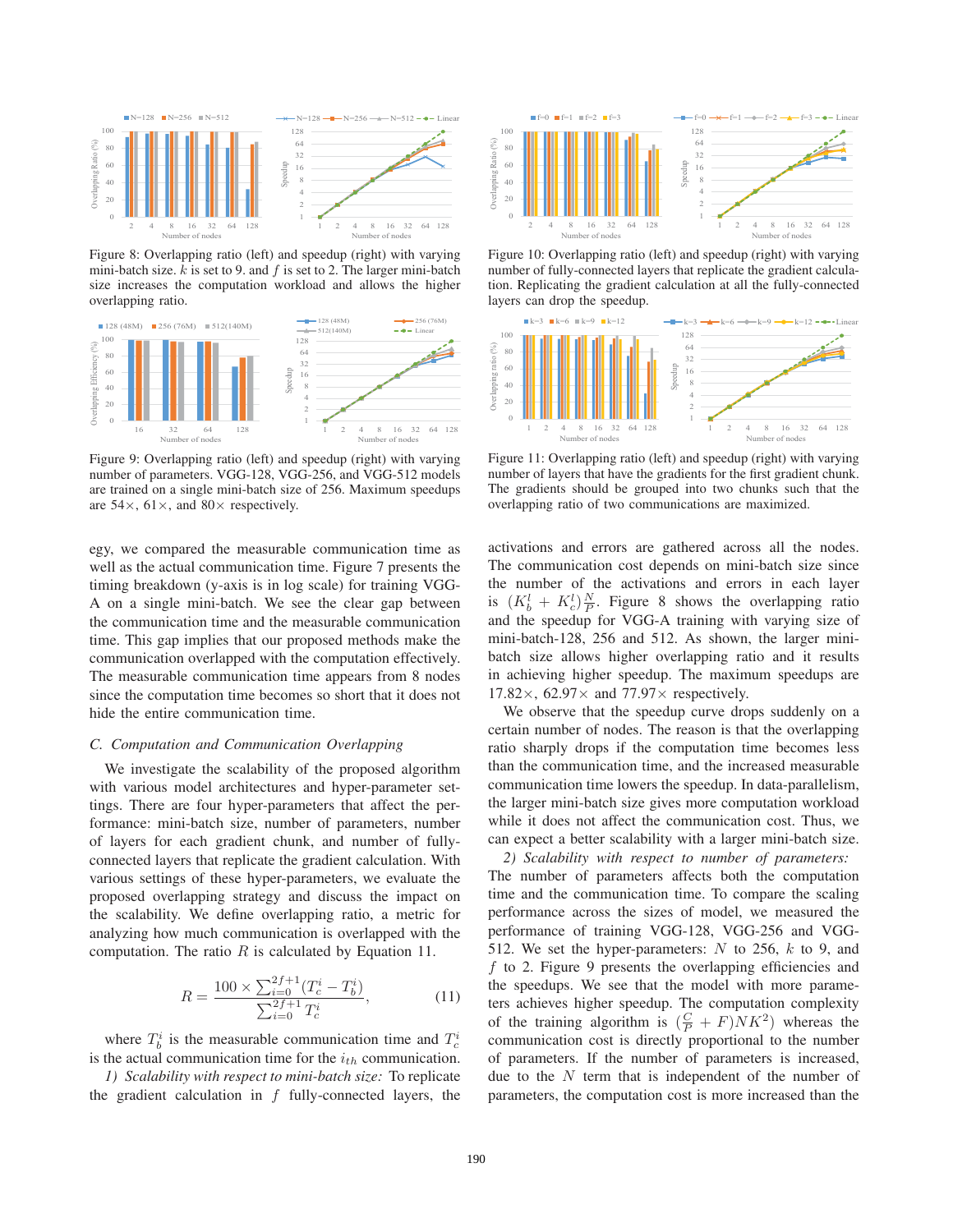communication cost and it allows higher overlapping ratio.

*3) Replicating the gradient calculation in fully-connected layers:* To evaluate the impact of replicating the gradient calculation on the scalability, we measured the overlapping raito and speedup with varying value of  $f$ . Figure 10 shows the results. If all the fully-connected layers replicate the gradient calculation  $(f \text{ is } 3)$ , due to the large number of activations and errors to be gathered across all the nodes, the measurable communication time can be rather increased while the early backpropagation time does not overlap any communication time. In contrast, if none of the fullyconnected layers replicate the gradient calculation (f is 0), as explained in Section 3, the large gradient chunks engender the expensive communications. In our experimental environment, we achieved the best speedup when  $f$  is set to 2.

*4) Number of layers covered by each communication:* We measured the speedup with varying value of  $k-3$ , 6, 9, and 12. The values are selected for dividing the entire gradients into two chunks based on pooling layers. We skipped the case where  $k$  was set to 1 since it allowed almost no overlap and showed a similar speedup with DP. Figure 11 presents the overlapping ratio and speedup. When  $k$  is set to 3 or 6, due to the small size of the first gradient chunk, most of the backpropagation time does not overlap any communication time and it gives a higher chance to have a longer measurable communication time for the second gradient chunk reduction. In contrast, if  $k$  is set to 12, the first gradient chunk is so large that the communication is not fully overlapped with the backpropagation. We achieve the best overlapping ratio when  $k$  is set to 9.

#### *D. Comparison with Previous Works*

In this section, we compare our approach with the existing works. Table 1 summarizes the previous works.

*1) Comparison with parallel algorithms on GPUs:* GPUs have been used to speedup the computing-intensive workload of training CNNs [1], [12], [24], [7], [13]. Many of the large-scale CNN trainings on GPUs are based on masterslave model. The parameter server plays a role as a master to update the parameters in a centralized fashion. Our approach is a fully-distributed parallel algorithm which only performs collective-communications such as all-to-all reduction or allto-all gather, while the master-slave model has point-to-point communications. We do not compare the execution time directly between our approach and the GPU-based training algorithms. First, due to the different underlying hardware architecture, the exeuction time comparison is unfair. Second, all the existing works have different software settings such as model architecture, mini-batch size, and optimization method. Considering these differences, we only compare the scalability instead of the execution time. FireCaffe [12] reports  $47\times$  speedup of training with synchronous SGD. For asynchronous SGD, Strom et al. achieved  $54\times$  speedup.

Table I: Summary of the previous works. The columns are HW/SW settings. The Max speedup column shows the maximum speedup (left) and how many machines are used (right).

| Publication                                                                                                                                 | Communication<br>model                                                                      | GPU/CPU                                                                                           | sync/async<br>SGD                                          | Max speedup                                                                                |
|---------------------------------------------------------------------------------------------------------------------------------------------|---------------------------------------------------------------------------------------------|---------------------------------------------------------------------------------------------------|------------------------------------------------------------|--------------------------------------------------------------------------------------------|
| Theano-mpi                                                                                                                                  | fully-distributed                                                                           | <b>GPU</b>                                                                                        | sync                                                       | 7.3/8                                                                                      |
| GeePS                                                                                                                                       | master-slave                                                                                | <b>GPU</b>                                                                                        | sync                                                       | 13/16                                                                                      |
| FireCaffe                                                                                                                                   | master-slave                                                                                | <b>GPU</b>                                                                                        | sync                                                       | 47/128                                                                                     |
| Strom et al.                                                                                                                                | fully-distributed                                                                           | <b>GPU</b>                                                                                        | async                                                      | 54/80                                                                                      |
| Dean et al.                                                                                                                                 | master-slave                                                                                | <b>CPU</b>                                                                                        | sync                                                       | 12/128                                                                                     |
| Adam                                                                                                                                        | master-slave                                                                                | <b>CPU</b>                                                                                        | async                                                      | 20/90                                                                                      |
| Das et al.                                                                                                                                  | fully-distributed                                                                           | <b>CPU</b>                                                                                        | sync                                                       | 90/128                                                                                     |
| $\blacksquare$ $DP$<br>$\blacksquare$ DP+Overlap<br>100<br>Overlapping ratio (%)<br>80<br>60<br>40<br>20<br>$\Omega$<br>$\mathfrak{D}$<br>Δ | $\blacksquare$ parallel CNN<br>32<br>$\overline{\mathbf{x}}$<br>64<br>16<br>Number of nodes | $\rightarrow$<br>128<br>64<br>32<br>Speedup<br>16<br>8<br>$\overline{4}$<br>$\overline{2}$<br>128 | - parallel CNN<br>$\mathfrak{D}$<br>$\mathbf{\mathcal{R}}$ | $\rightarrow$ DP+Overlap<br>$\bullet$ - Linear<br>32<br>64<br>128<br>16<br>Number of nodes |

Figure 12: Overlapping ratio (left) and speedup (right) of VGG-A training (mini-batch size of 256). DP is the baseline without overlapping, DP+Overlap is the reproduced work based on [11], and parallel CNN is our proposed approach.

*2) Comparison with parallel algorithms on CPU-based clusters:* Many researchers have put much effort into scaling CNNs on CPU clusters [6], [11], [10], [25]. Recently, Dipankar Das et al. [11] reported the state-of-the-art speedup by developing PCL-DNN framework using their multithreaded communication library which enables to overlap communication with computation. For a mini-batch size of 512, they trained VGG-A on 128 nodes and achieved upto  $90\times$  speedup. PCL-DNN performs a communication for each layer and overlaps the communication with the backpropagation. Some communications are delayed to the next iteration such that the communication is overlapped with the feed-forward too. We reproduced the work in [11] based on the common ground such as distributed-memory parallelism, fully-distributed communication model, and synchronous SGD. To compare the overlapping strategy only, we used the same versions of Intel MKL library and MPI. Figure 12 presents the comparison. DP is the baseline which has no overlap and DP+Overlap is the reproduced work. We see that our approach scales better than the others. DP+Overlap hardly scales beyond 32 nodes due to the expensive communications at the fully-connected layers and the poor overlapping ratio.

# V. CONCLUSION

Overlapping computation and communication is a fundamental technique to improve the scalability. Regardless of the type of neural network, the model architecture, and the optimization methods, the overlap should be maximized to fully-utilize the underlying hardware resources. In this paper, we propose a parallelization strategy for CNN training based on two major techniques to maximize the overlap.